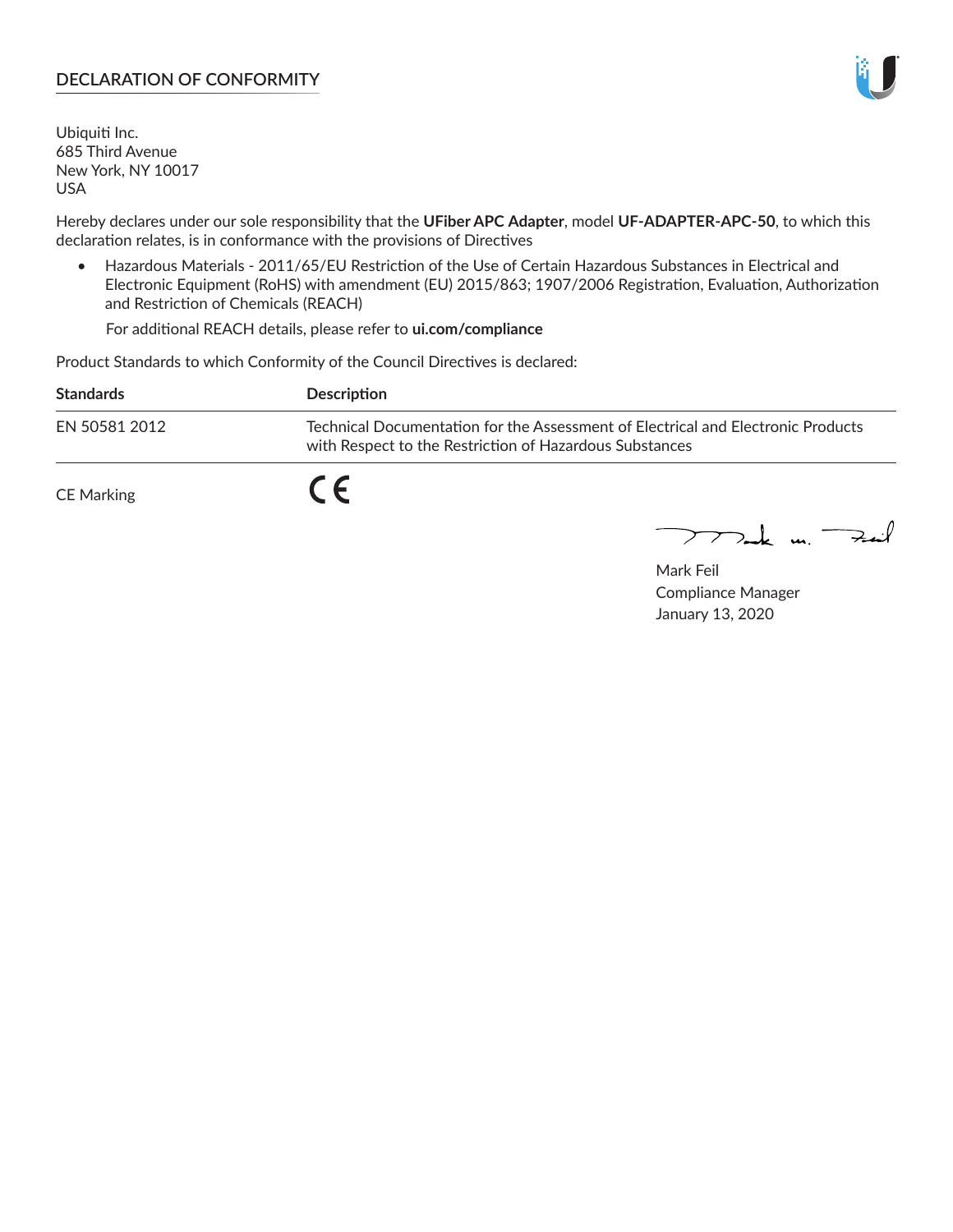# **DECLARATION OF CONFORMITY**



## **български** [Bulgarian]

С настоящото Ubiquiti декларира, че това устройство UF-ADAPTER-APC-50 е в съответствие със съществените изисквания и други приложими разпоредби на Директиви (ЕС) 2015/863.

## **Hrvatski** [Croatian]

Ubiquiti ovim putem izjavljuje da je ovaj uređaj UF-ADAPTER-APC-50 sukladan osnovnim zahtjevima i ostalim bitnim odredbama Direktiva (EU) 2015/863.

# **Čeština** [Czech]

Ubiquiti tímto prohlašuje, že toto UF-ADAPTER-APC-50 zařízení, je ve shodě se základními požadavky a dalšími příslušnými ustanoveními směrnic (EU) 2015/863.

### **Dansk** [Danish]

Hermed, Ubiquiti, erklærer at denne UF-ADAPTER-APC-50 enhed, er i overensstemmelse med de væsentlige krav og øvrige relevante krav i direktiver (EU) 2015/863.

### **Nederlands** [Dutch]

Hierbij verklaart Ubiquiti, dat deze UF-ADAPTER-APC-50 apparaat, in overeenstemming is met de essentiële eisen en de andere relevante bepalingen van richtlijnen (EU) 2015/863.

### **English**

Hereby, Ubiquiti, declares that this UF-ADAPTER-APC-50 device, is in compliance with the essential requirements and other relevant provisions of Directive (EU) 2015/863.

### **Eesti keel** [Estonian]

Käesolevaga Ubiquiti kinnitab, et antud UF-ADAPTER-APC-50 seade, on vastavus olulistele nõuetele ja teistele asjakohastele sätetele direktiivide (EL) 2015/863.

## **Suomi** [Finnish]

Täten Ubiquiti vakuuttaa, että tämä UF-ADAPTER-APC-50 laite, on yhdenmukainen olennaisten vaatimusten ja muiden sitä koskevien direktiivien (EU) 2015/863.

## **Français** [French]

Par la présente Ubiquiti déclare que l'appareil UF-ADAPTER-APC-50, est conforme aux exigences essentielles et aux autres dispositions pertinentes des directives (UE) 2015/863.

## **Deutsch** [German]

Hiermit erklärt Ubiquiti, dass sich dieses UF-ADAPTER-APC-50 Gerät, in Übereinstimmung mit den grundlegenden Anforderungen und den anderen relevanten Vorschriften der Richtlinien (EU) 2015/863 befindet.

## **Ελληνικά** [Greek]

Δια του παρόντος, Ubiquiti, δηλώνει ότι αυτή η συσκευή UF-ADAPTER-APC-50, είναι σε συμμόρφωση με τις βασικές απαιτήσεις και τις λοιπές σχετικές διατάξεις των οδηγιών (ΕΕ) 2015/863.

### **Magyar** [Hungarian]

Ezennel Ubiquiti kijelenti, hogy ez a UF-ADAPTER-APC-50 készülék megfelel az alapvető követelményeknek és más vonatkozó (EU) 2015/863 irányelvek rendelkezéseit.

## **Íslenska** [Icelandic]

Hér, Ubiquiti, því yfir að þetta UF-ADAPTER-APC-50 tæki er í samræmi við grunnkröfur og önnur viðeigandi ákvæði tilskipana (ESB) 2015/863.

### **Italiano** [Italian]

Con la presente, Ubiquiti, dichiara che questo dispositivo UF-ADAPTER-APC-50, è conforme ai requisiti essenziali ed alle altre disposizioni pertinenti delle direttive (UE) 2015/863.